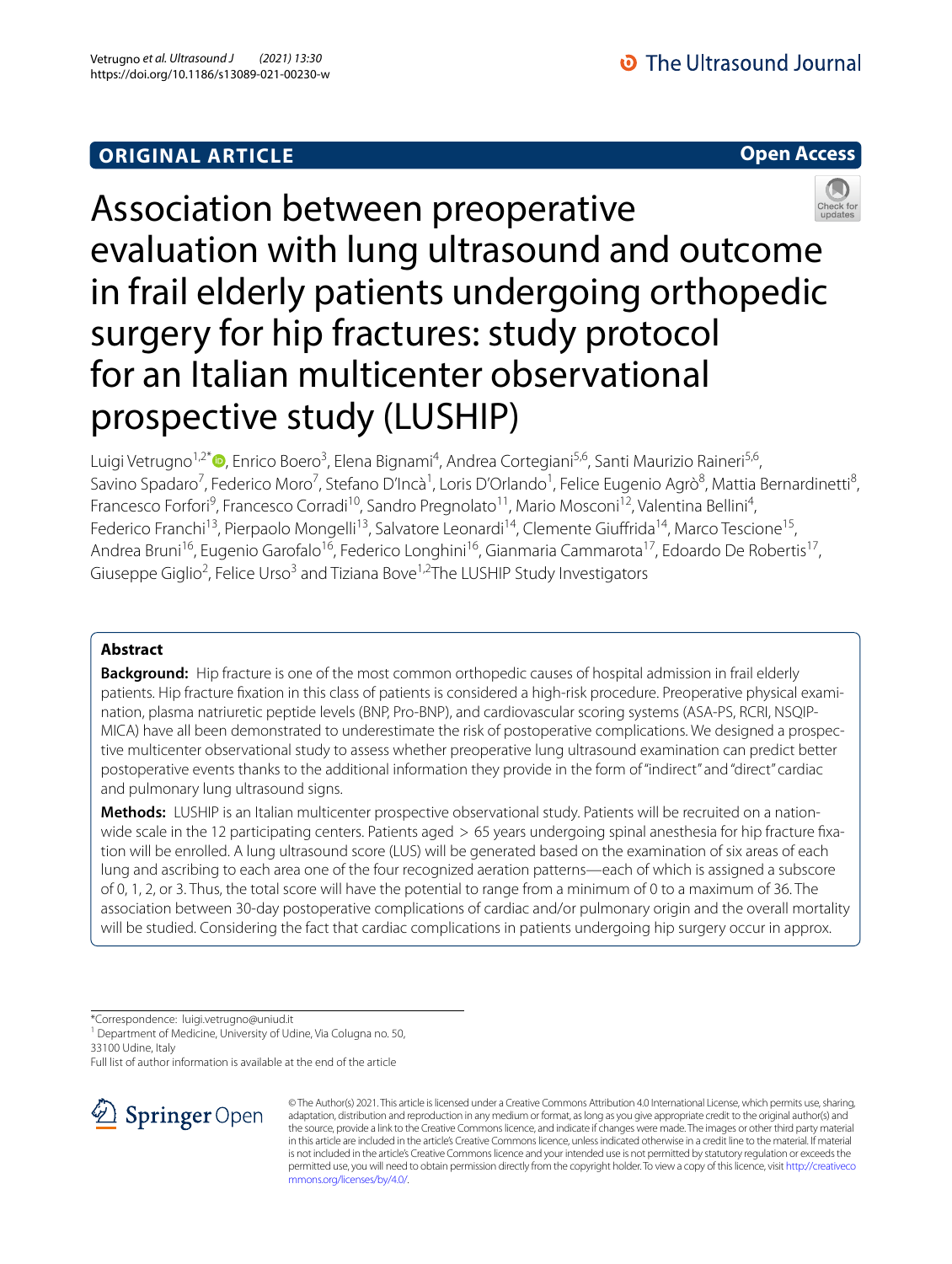30% of cases, to achieve 80% statistical power, we will need a sample size of 877 patients considering a relative risk of 1.5.

**Conclusions:** Lung ultrasound (LU), as a tool within the anesthesiologist's armamentarium, is becoming increasingly widespread, and its use in the preoperative setting is also starting to become more common. Should the study demonstrate the ability of LU to predict postoperative cardiac and pulmonary complications in hip fracture patients, a randomized clinical trial will be designed with the scope of improving patient outcome.

*Trial registration* ClinicalTrials.gov, NCT04074876. Registered on August 30, 2019.

## **Background**

One of the most common orthopedic causes leading to hospital admission in frail elderly patients is hip fracture [[1,](#page-5-0) [2](#page-6-0)]. According to the European Society of Cardiology (ESC) and the European Society of Anesthesiology (ESA) guidelines, hip surgery is associated with an intermediate level risk of complication, ranging between 1 and 5% [\[3](#page-6-1), [4\]](#page-6-2). However, in elderly patients with limited physiological reserve, the incidence of complication is much higher, between 22 and 53%; thus hip fracture fxation should be considered a high-risk procedure in these patients [\[5](#page-6-3)]. Anesthesiologists are expected to assess the risk of these patients and to take the necessary steps to improve their outcome [\[6](#page-6-4), [7](#page-6-5)]. Today, to quantify and predict the risk of perioperative morbidity and mortality in these patients, in particular of cardiac origin, the following classifcation systems are frequently used: the American Society of Anesthesiologists Physical Status (ASA-PS) [\[8](#page-6-6)] the revised cardiac risk index (RCRI) [[9\]](#page-6-7), and the National Surgical Quality Improvement Program Myocardial infarction and Cardiac Arrest (NSQIP-MICA) [\[10](#page-6-8)]. Unfortunately, the literature shows that these scores generally work only moderately well and do not accurately predict mortality risk  $[11]$ . The ESC/ESA and the American College of Cardiology and American Heart Association (ACC/AHA) guidelines recommend the evaluation of metabolic equivalents (METS) as an important tool for patient risk stratifcation [[3,](#page-6-1) [4,](#page-6-2) [12\]](#page-6-10). But METS evaluation in older patients with many comorbidities is not feasible. Indeed, studies confrming the utility of METS, both selfreported and tested, in these patients are still lacking [\[13](#page-6-11), 14. The Canadian Cardiovascular Society guidelines for perioperative cardiac risk assessment and management in noncardiac surgery patients have included the use of natriuretic peptide assessment (brain natriuretic peptide [BNP] and its precursor pro-natriuretic peptide NT-pro-BNP natriuretic peptide) in their centripetal key decision tree model [\[15\]](#page-6-13). But, once again, in moderate and higher risk patients, the use of these screening tools has shown a high negative predictive value (NPV), whilst performing better in relation to low-risk patients [\[16,](#page-6-14) [17](#page-6-15)].

Lung ultrasound (LU) has become an indispensable tool within the Anesthesiologist's diagnostic arsenal, and some reports have started to highlight its role in the perioperative setting for perioperative outcome evaluation  $[18–20]$  $[18–20]$ . It is, therefore, fundamental that the utility of this tool be investigated in a large patient population in much greater detail. Considering the fact that LU examination is based on the exploration of ultrasound artifacts (A-lines, B-lines, lung sliding, focal interstitial syndrome—i.e., multiple B-lines) and the consolidated parenchyma, as well as pleural efusion in patients with pneumonia [[21\]](#page-6-18), we hypothesize that this tool may provide better "direct" evidence of preoperative pulmonary status—also supported by the fact that the sensitivity and specifcity of LU are both known to be superior to chest radiography, which provides relevant information in just 0.1% of cases [\[22\]](#page-6-19). Furthermore, through the detection of difuse B-lines over diferent zones, LU permits us to make an "indirect" evaluation of the underlying cardiac status of patients suffering from cardiac disease [\[23](#page-6-20), [24](#page-6-21)]. Both these characteristics of LU could also echo the American College of Physicians (ACP) recommendation that all patients with hip fracture should undergo a risk assessment that focuses on chronic obstructive pulmonary disease (COPD) and congestive heart failure [\[25](#page-6-22)]. The primary aim of the present study is to evaluate, in a large population of elderly patients undergoing hip fracture repair, whether a systematic preoperative LU examination is able to provide bedside real-time information pertaining to the patients' underlying "indirect" cardiac and "direct" pulmonary statuses, and can be used to asses perioperative cardiac and pulmonary outcome. The second aim is to compare the data gathered in the form of the lung ultrasound score (LUS) with the data provided by the traditional risk scores for preoperative evaluation, i.e., by ASA-PS, RCRI, NSQIP-MICA.

## **Methods**

This study was approved by the Ethics Committee of Friuli Venezia Giulia (CEUR-FVG), being the coordinating center, with the identifcation number 2817, dated June 4, 2019. The study was also registered at clinicaltrials. gov (<https://clinicaltrials.gov/ct2/show/NCT04074876>), identifer: NCT04074876, dated August 30, 2019.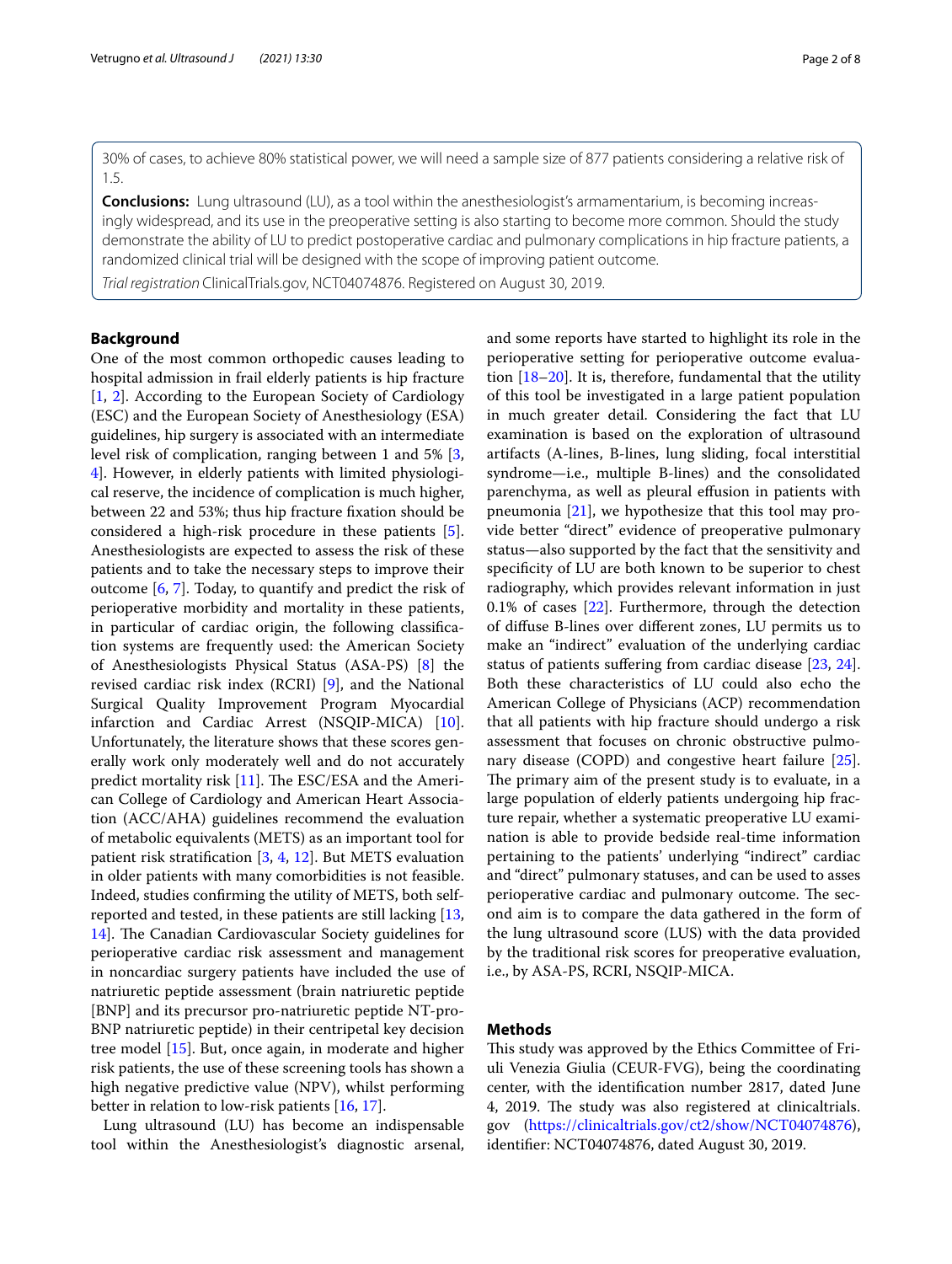## **Study design and patients**

LUSHIP is an Italian multicenter prospective observational study (LUSHIP.it). Patients will be recruited on a nation-wide scale in the 12 participating centers, each of which received approval from their Institution's Ethics Committee prior to the enrolment of the frst patient. Inclusion criteria are: age > 65 years; hip fracture needing urgent surgery (< 24 h); spinal anesthesia; informed patient consent to participate in the study. Exclusion criteria are: inability to obtain informed patient consent; acute heart failure at the time of preoperative evaluation, defned as a clinical syndrome characterized by typical symptoms: "breathlessness, ankle swelling, and fatigue, that may be accompanied by the following signs: elevated jugular venous pressure, pulmonary crackles and peripheral oedema, caused by a structural and/or functional cardiac abnormality, resulting in reduced cardiac output and/or elevated intracardiac pressures at rest or during stress" (2016 ESC Guidelines) [[26\]](#page-6-23); recent major adverse cardiac events (MACE) defned as arrhythmia (atrial fbrillation/futter), myocardial infarction, or cardiac arrest in the previous 6 months; a history of pre-existing pulmonary pathologies: known history of pulmonary fbrosis, chronic renal failure on dialysis, fbrothorax, recent pneumothorax, lobectomy or pneumonectomy.

#### **Protocol for lung ultrasound**

The LUS recognizes four aeration patterns, and assigns to each of them a value ranging between 0 and 3. This evaluation is repeated in six areas of each lung. Using the anterior and posterior axillary line as vertical boundaries, the areas are divided into two anterior (superior and inferior), two lateral, and two posterior areas. The possible patterns are: (i) normal aeration—A-lines or less than two B-lines with lung sliding (score 0); (ii) moderate loss of aeration—three or more well-spaced B-lines with lung sliding (score 1); (iii) severe loss of aeration—coalescent B-lines with lung sliding (score 2); (iv) complete loss of aeration—tissue-like pattern or consolidation (score 3). The sum of all subscores will constitute the overall score. All adjacent intercostal spaces will be analyzed for each area by moving the probe through each space (Fig. [1\)](#page-2-0) and diagram flow (Fig.  $2$ ). To standardize the evaluation of LU images, one of the authors (EBo) will coordinate the sharing by e-email of inter-reader agreement video-clip exams between the 12 centers, and the principal investigator for each Institution, plus two collaborators for each center. The ultrasound machine used in the primary center will be the GE Health-Care V-scan, but other machines available in each center could be used. Data collection will continue perioperatively and until hospital discharge for assessment of 30-day clinical deterioration,



<span id="page-2-0"></span>i.e., pulmonary, MACE, and mortality, defned according to the standards for defnitions and use of outcome measures for clinical efectiveness research in perioperative medicine by the European Society of Anesthesia (ESA) and European Society of Intensive Care Medicine (ESICM) [[27](#page-6-24)].

## **Patient consent and data protection**

Patients will receive information about the study, and written consent will be requested. In the case that the patient is unable write their signature, verbal consent will be asked in the presence of two testimonies. Patient data will be processed according to the Declaration of Helsinki and the European Privacy Regulation 2016/679 for General Data Protection Regulation (GDPR). The implementation of the study will not alter the management of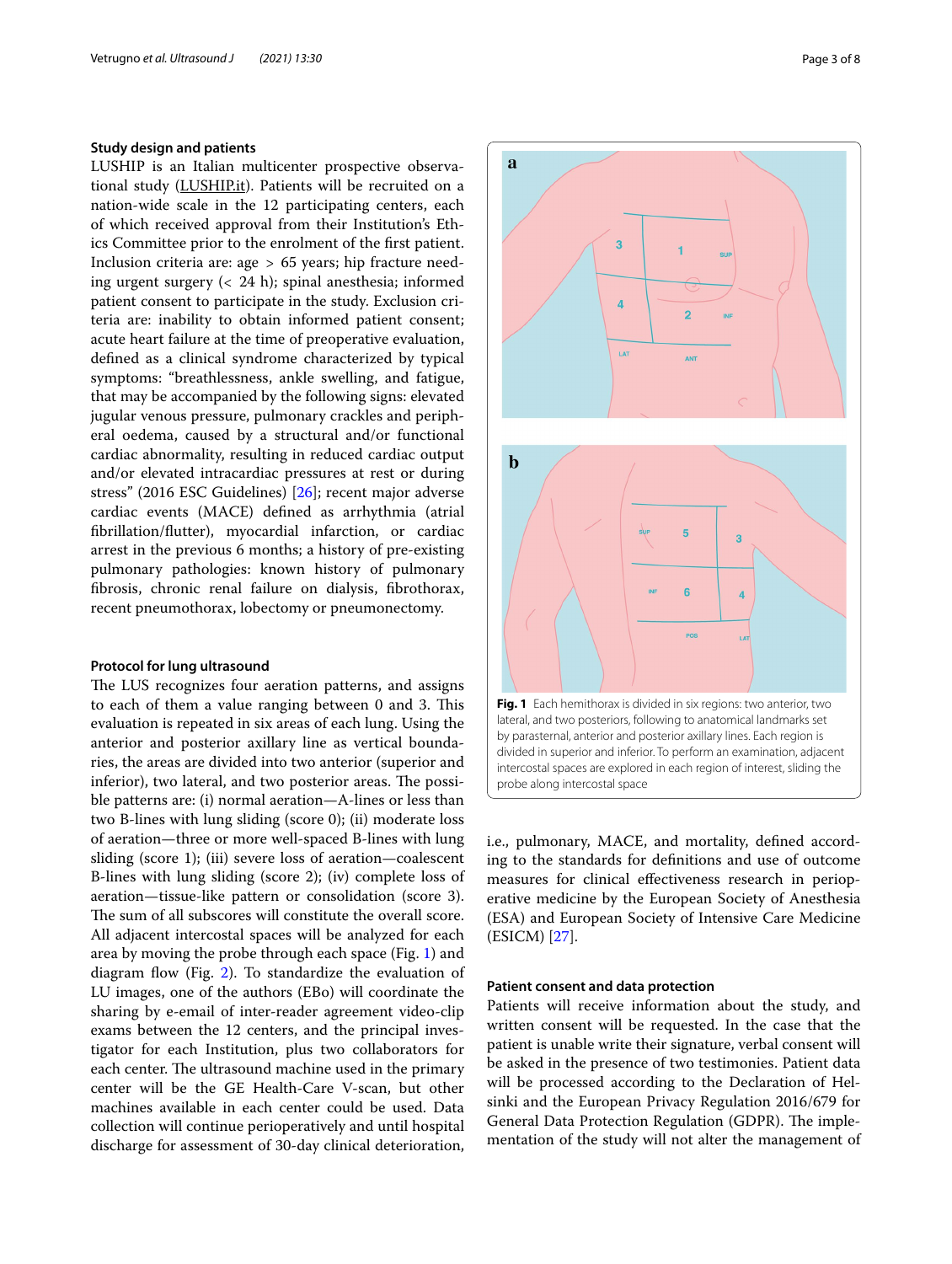<span id="page-3-0"></span>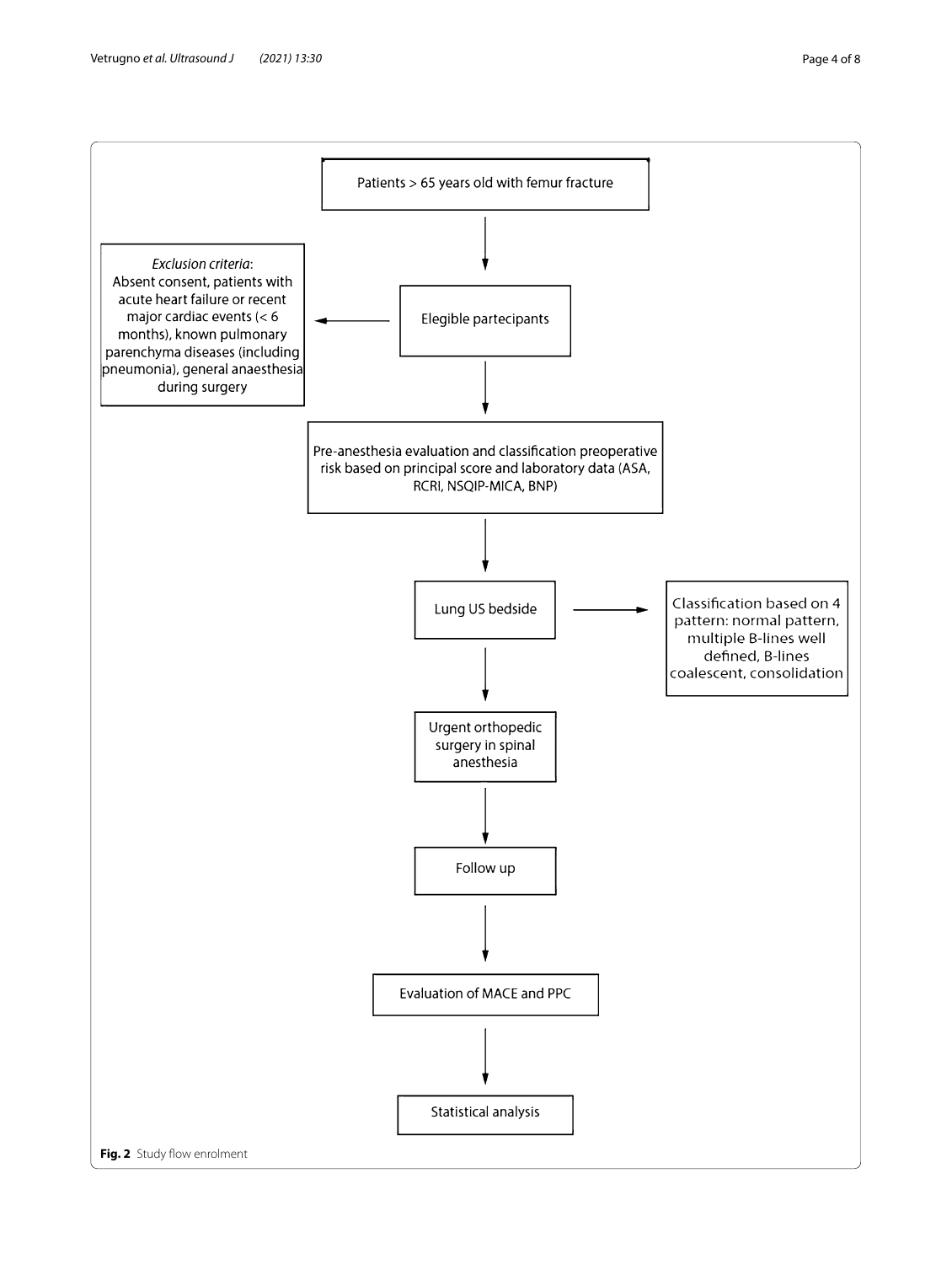the patient in any way during or following surgery. Each center is provided with an identical case report form (CRF) (Additional fle [1](#page-5-1)). A principal investigator (PI) will be nominated for each participating center, who will be responsible for their institution's data collection, ensuring proper concealment of patient identity on the linked CRF, and storing links between sensitive data and patient univocal codes under password protection. De-identifed patient data will be uploaded onto a web platform by each PI, who will be provided with a personal username and password, thereby creating the study's final database. The steering committee will consist of four investigators (LV, EB, AC, TB) plus six members with recognized expertise in LU (FC, FF, FM, SM, MB, EBo). In the case of any difficulties or problems, each PI will be able to communicate with the study's other PI. Two independent investigators will perform data management activities on the database and check for abnormalities and inconsistencies. The study will be reported according to the Standards for the Reporting of Diagnostic Accuracy Studies (STARD) for Point-of-Care Ultrasound (POCUS) [\[28,](#page-6-25) [29](#page-6-26)]. (The STARD checklist for this diagnostic accuracy study is reported in the Additional fle [2\)](#page-5-2).

#### **Statistical analysis**

Continuous normally distributed variables will be presented as means  $\pm$  standard deviations (SD) and compared using the Student's *t* test. Normality will be assessed using the Shapiro–Wilk test and visual inspection of quantile–quantile plots. Non-normally distributed data will be presented as medians, 1st and 3rd quartiles, and compared using the Wilcoxon rank-sum test. Categorical data will be compared between groups using the  $\chi^2$  test, or Fisher's exact test. Possible correlations between the patient outcomes and changes in LUS score will be examined using the Spearman's rank correlation coefficient. Receiver operating characteristic (ROC) curve analysis will be used to determine optimal cut-off values of LUS score for 30-day clinical deterioration (pulmonary, major cardiovascular events) and mortality. Youden's index calculation will defne the best cut-off value. Cox proportional-hazards models for mortality or clinical deterioration as endpoints allows for the calculation of hazard ratios (HR) of baseline LUS parameters. *P* values less than 0.05 will be considered to indicate statistical signifcance. Statistical analysis will be performed using the R environment (R Foundation for Statistical Computing, Vienna, Austria) and the appropriate packages.

## **Power analysis**

We estimate that 40% of patients have focal or difuse B-lines with an altered LUS score—unexposed/exposed ratio: 1.5—and that 30% of patients have no B-lines, but could run into MACE with a relative risk of 1.5 [\[30](#page-6-27), [31](#page-7-0)]. Considering that the rate of MACE in patients undergoing hip surgery is about 30%, we calculated a relative risk of 1.5. Therefore, we estimated that we would need a sample size of 877 patients in order to obtain 80% statistical power.

#### **Discussion**

Patients with hip fracture encounter a signifcant risk of morbidity and mortality in the postoperative period [\[5](#page-6-3), [30,](#page-6-27) [31\]](#page-7-0). The principal causes are cardiac-decompensated heart failure and myocardial infarction being the main diseases in this setting since the population is usually old (90% are aged > 65 years) with the presence of underlying coronary artery disease  $[32, 33]$  $[32, 33]$  $[32, 33]$  $[32, 33]$ . The number of patients undergoing this type of surgery is expected to increase over the coming years  $[31]$  $[31]$  $[31]$ . Thus, an extraordinary effort should be made to assess these patients in the preoperative setting. The ESA/ESC and ACC/ASA guidelines have attempted to provide the means to predict and quantify the risk of perioperative morbidity and mortality due to cardiac origin through a number of scoring systems [[3,](#page-6-1) [4](#page-6-2), [12\]](#page-6-10). However, the RCRI has shown only moderately accuracy in predicting the overall patient mortality risk as to the other scores  $[11]$  $[11]$ . That said, the evaluation of physical status with METS endorsed by ESA/ESC and ACC/ASA, is currently being assessed as part of a large observational study to ascertain its utility, both in self-reporting as well as METS testing  $[14]$  $[14]$  $[14]$ . The results of the "MET-repair" study are expected to be presented soon. The Canadian guidelines on perioperative evaluation have assigned a central role to BNP and Pro-BNP in their algorithm; however, while natriuretic peptides have been shown to have high negative predictive value, they do not have high positive predictive value [[15\]](#page-6-13). Indeed, one study reported that clinicians perceive BNP to increase postoperative risk in only 66% of the patients [\[34](#page-7-3)].

More and more anesthesiologists are turning to LU [[35\]](#page-7-4). Some studies reveal LU to have higher diagnostic accuracy than chest X-rays in the perioperative setting for the direct assessment of the most frequent lung diseases, such as pleural efusion, consolidation, and interstitial syndrome [\[20](#page-6-17), [36\]](#page-7-5). Another recent study in vascular surgery patients (the LUPPO study) indicated that LU could help evaluate "indirect" cardiac status at the bedside  $[19]$  $[19]$ . This is because B-lines tightly correlate with interstitial lung syndrome of cardiac origin [[37](#page-7-6)]. On the contrary, the absence of multiple B-lines excludes pulmonary edema with a high negative predictive value [[24,](#page-6-21) [38\]](#page-7-7). Furthermore, an expert consensus document reporting a checklist for the quantifcation of pulmonary congestion by LU in heart failure reports that LU can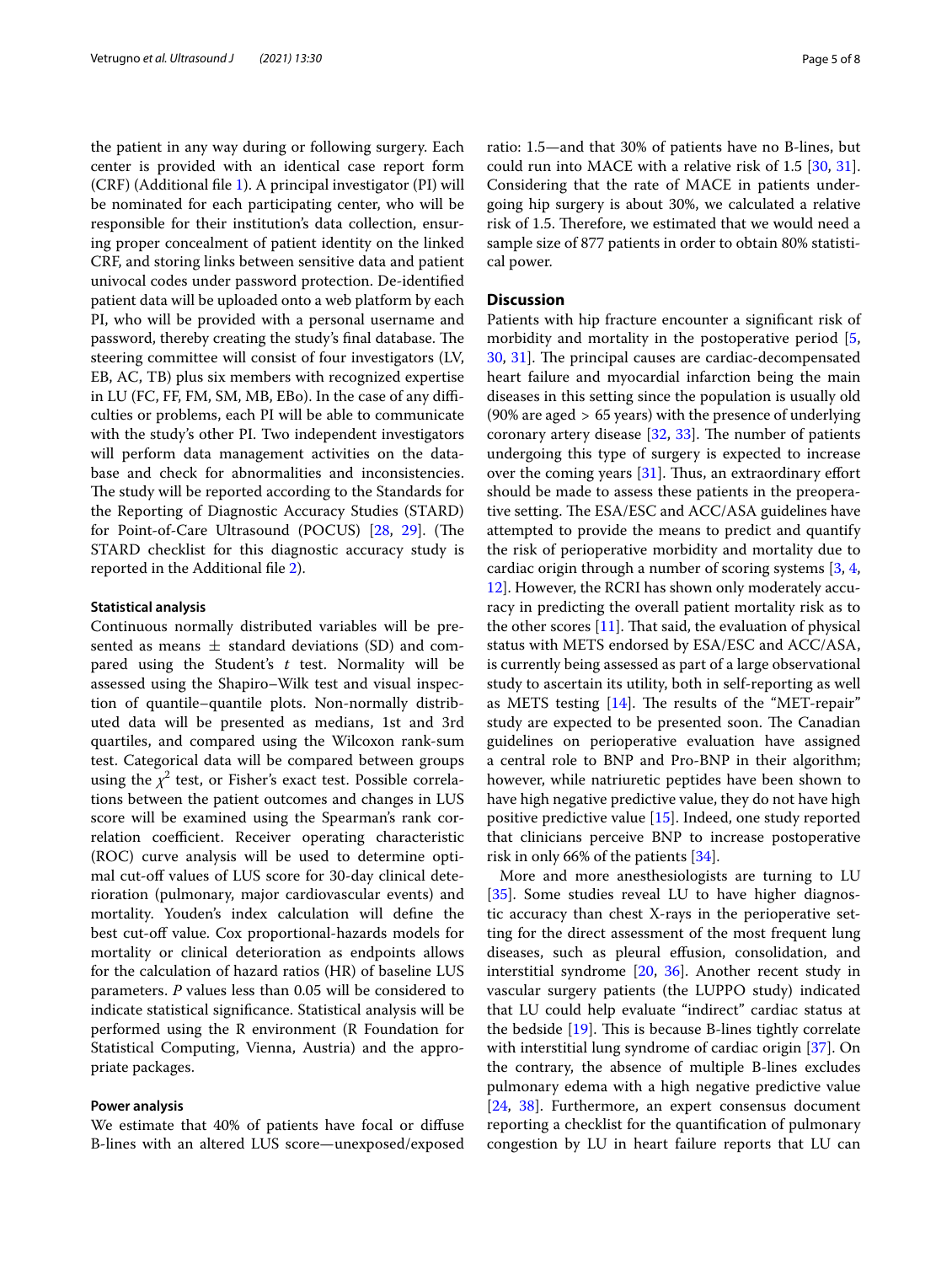provide useful information [\[24](#page-6-21)]. Considering the above, we designed this multicenter observational study to assess the utility of LU in the management of frail elderly patients undergoing hip fracture repair.

Our study protocol has some limitations: frst of all, the diferent participating centers may have diferent levels of experience in LU use and may operate diferent ultrasound machines for LU evaluation; second, distinct perioperative clinical management in diferent centers could infuence patient clinical course and the incidence of complications. However, if we demonstrate LU to have the ability to predict postoperative cardiac and pulmonary complications in hip fracture patients, our observational study will help pave the way to the generation of future hypotheses and the design of further randomized clinical trials directed at improving patient outcome. To say that we acknowledge as a study limitation that patients with known acute heart failure or MACE at "priori" were excluded to have a pure vision about LU prediction.

## **Conclusions**

The study is currently in the enrollment phase. Due to the COVID-19 outbreak, we experienced a reduction in enrollment rates in March, April and May 2020. However, the study is expected to reach the required sample size by the end of 2021.

#### **Abbreviations**

ASA-PS: American Society of Anesthesiologists Physical Status; ESC: European Society of Cardiology; ESA: European Society of Anesthesiology; RCRI: Revised Cardiac Risk Index; NSQIP-MICA: National Surgical Quality Improvement Program Myocardial Infarction and Cardiac arrest; ACC: American College of Cardiology; AHA: American Heart Association; METS: Metabolic equivalents; BNP: Brain natriuretic peptide; NT-pro-BNP: Pro-natriuretic peptide; NPV: Negative predictive value; ACP: American College of Physicians; COPD: Chronic obstructive pulmonary disease; CEUR-FVG: Ethic Committed of Friuli Venezia Giulia; MACE: Major advance cardiac events; ESICM: European Society of Intensive Care Medicine; GDPR: General data protection regulation; CRF: Case report form; PI: Principal investigator; STARD: Standards for the Reporting of Diagnostic Accuracy Studies; POCUS: Point-of-care ultrasound statement; SD: Standard deviation; ROC: Receiver operating characteristic; HR: Hazard ratios.

## **Supplementary Information**

The online version contains supplementary material available at [https://doi.](https://doi.org/10.1186/s13089-021-00230-w) [org/10.1186/s13089-021-00230-w.](https://doi.org/10.1186/s13089-021-00230-w)

<span id="page-5-2"></span><span id="page-5-1"></span>**Additional fle 1.** Study Case Report Form. **Additional fle 2.** STARD checklist.

#### **Acknowledgements**

List of the LUSHIP study investigators

Lisa Mattuzzi, Nicola Federici, Silvia Delrio, Francesco Meroi, Luca Flaibani, Clara Zaghis, Daniele Orso, Serena Tomasino, Bruno Dottore, Michele Divella, Sabrina Mussetta, Gaia Musso, Angela Minunno, Carlo Barbero, Mattia Puppo, Francesco Saturno, Alberto Nicolò Galvano, Mariachiara Ippolito, Leo Massari, Margherita Bianconi, Gaetano Caruso, Riccardo Ragazzi, Carlo Alberto Volta,

Silvia Mongodi, Francesco Mojoli, Filippo Riccone, Sabino Scolletta, Sebastiano Macheda, Serafno Vulcano, Giovanni Cosco, Eugenio Vadalà, Erika Taddei, Alessandro Isirdi.

#### **Authors' contributions**

LV and TB conceived the study and wrote the manuscript; EBo, AC, and EB wrote the study's protocol and contributed to the study's design and to the development of the proposal. All authors approved the fnal version of the manuscript and agreed to submit the study protocol. All authors read and approved the fnal manuscript.

#### **Funding**

No funding has been received for this study.

#### **Availability of data and materials**

Not applicable.

#### **Declarations**

#### **Ethics approval and consent to participate**

Ethics Committee of Friuli Venezia Giulia (CEUR-FVG) with the identifed number #2817, dated June 4, 2019.

#### **Consent for publication**

Written informed consent for publication will be obtained from each participant enrolled or their legal representatives.

#### **Competing interests**

LV received travel support from Cook Medical in relation to a congress lecture. The others authors declare to have no competing interests. FM received fees for lectures from GE Healthcare, Hamilton Medical, SEDA SpA, outside the present work. SM received fees for lectures from GE Healthcare, outside the present work.

#### **Author details**

<sup>1</sup> Department of Medicine, University of Udine, Via Colugna no. 50, 33100 Udine, Italy. <sup>2</sup> University-Hospital of Friuli Centrale, ASFC, P.le S. Maria della Misericordia no. 15, 33100 Udine, Italy. <sup>3</sup> Anesthesia and Intensive Care Unit, San Giovanni Bosco Hospital, Turin, Italy. <sup>4</sup> Anesthesiology, Critical Care and Pain Medicine Division, Department of Medicine and Surgery, University of Parma, Parma, Italy. <sup>5</sup> Department of Surgical, Oncological and Oral Science (Di.Chir.On.S), University of Palermo, Palermo, Italy. <sup>6</sup> Department of Anesthesia Intensive Care and Emergency, Policlinico Paolo Giaccone, Palermo, Italy.<sup>7</sup> Department of translational medicine, Anesthesia and Intensive Care, University of Ferrara, Ferrara, Italy. <sup>8</sup> Department of Medicine, Unit of Anesthesia Intensive Care Pain Management, Università Campus Bio-Medico Di Roma, Rome, Italy. <sup>9</sup> Department of Surgical, Medical and Molecular Pathology and Critical Care Medicine, University of Pisa, Pisa, Italy. 10Department of Anesthesia and Intensive Care, Ente Ospedaliero Ospedali Galliera, Genova, Italy. 11Department of Clinical-Surgical, Diagnostic and Pediatric Sciences, University of Pavia, Pavia, Italy. 12Orthopedics and Traumatology, Fondazione IRCCS Policlinico San Matteo, Pavia, Italy. 13Department of Medicine, Surgery and Neuroscience, Anesthesiology and Intensive Care, University of Siena, Siena, Italy. <sup>14</sup>IRCCS Centro Neurolesi Bonino-Pulejo, Messina, Italy. <sup>15</sup>Anesthesia and Intensive Care Unit, Grande Ospedale Metropolitano, Reggio Calabria, Italy. <sup>16</sup> Anesthesia and Intensive Care Unit, Department of Medical and Surgical Science, Magna Graecia University, Catanzaro, Italy. 17 Section of Anaesthesia, Analgesia, and Intensive Care, Department of Medicine and Surgery, University of Perugia, Perugia, Italy.

#### Received: 12 March 2021 Accepted: 25 May 2021 Published online: 07 June 2021

#### **References**

<span id="page-5-0"></span>1. Piscitelli P, Iolascon G, Argentiero A, Chitano G, Neglia C, Marcucci G et al (2012) Incidence and costs of hip fractures vs strokes and acute myocardial infarction in Italy: comparative analysis based on national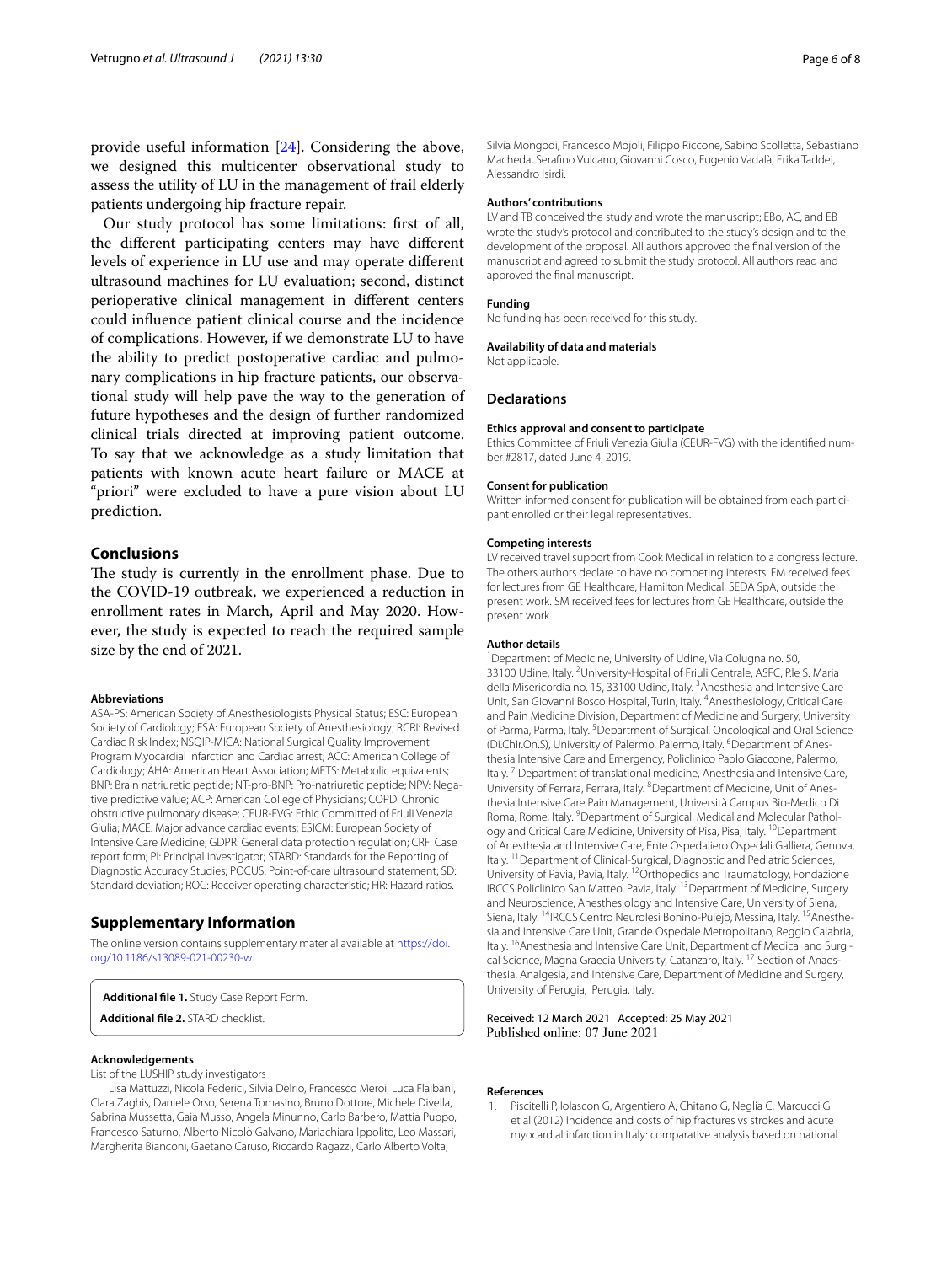hospitalization records. Clin Interv Aging 7:575–583. [https://doi.org/10.](https://doi.org/10.2147/CIA.S36828) [2147/CIA.S36828](https://doi.org/10.2147/CIA.S36828)

- <span id="page-6-0"></span>2. Royal College of Physicians. National hip fracture database annual report 2015. London: Royal College of Physicians. [https://www.nhfd.co.uk/2015r](https://www.nhfd.co.uk/2015report) [eport](https://www.nhfd.co.uk/2015report). Assessed 12 Mar 2021.
- <span id="page-6-1"></span>3. Kristensen SD, Knuuti J, Saraste A, Anker S, Bøtker HE, De Hert S et al (2014) Authors/task force members. 2014 ESC/ESA guidelines on noncardiac surgery: cardiovascular assessment and management: the joint task force on non-cardiac surgery: cardiovascular assessment and management of the European Society of Cardiology (ESC) and the European Society of Anaesthesiology (ESA). Eur J Anaesthesiol 31:517–573. [https://](https://doi.org/10.1097/EJA.0000000000000150) [doi.org/10.1097/EJA.0000000000000150](https://doi.org/10.1097/EJA.0000000000000150)
- <span id="page-6-2"></span>4. De Hert S, Staender S, Fritsch G, Hinkelbein J, Afshari A, Bettelli G et al (2018) Pre-operative evaluation of adults undergoing elective noncardiac surgery: updated guideline from the European Society of Anaesthesiology. Eur J Anaesthesiol 35:407–465. [https://doi.org/10.1097/EJA.00000](https://doi.org/10.1097/EJA.0000000000000817) [00000000817](https://doi.org/10.1097/EJA.0000000000000817)
- <span id="page-6-3"></span>5. Stoneham M, Murray D, Foss N (2014) Emergency surgery: the big threeabdominal aortic aneurysm, laparotomy and hip fracture. Anaesthesia 69(Suppl 1):70–80.<https://doi.org/10.1111/anae.12492>
- <span id="page-6-4"></span>6. Fleisher LA (2019) Improving perioperative outcomes: my journey into risk, patient preferences, guidelines, and performance measures: ninth honorary FAER research lecture. Anesthesiology 112:794–801. [https://doi.](https://doi.org/10.1097/ALN.0b013e3181d41988) [org/10.1097/ALN.0b013e3181d41988](https://doi.org/10.1097/ALN.0b013e3181d41988)
- <span id="page-6-5"></span>7. Kain ZN, Fitch JC, Kirsch JR, Mets B, Pearl RG (2015) Future of anesthesiology is perioperative medicine: a call for action. Anesthesiology 122:1192–1195. <https://doi.org/10.1097/ALN.0000000000000680>
- <span id="page-6-6"></span>8. American Society of Anesthesiologists A (2014) ASA Physical Status Classifcation system, 1995–2013. [https://www.asahq.org/resources/clini](https://www.asahq.org/resources/clinical-information/asa-physical-status-%20classification-system) [cal-information/asa-physical-status- classifcation-system.](https://www.asahq.org/resources/clinical-information/asa-physical-status-%20classification-system) Assessed 15 Oct 2014.
- <span id="page-6-7"></span>9. Lee TH, Marcantonio ER, Mangione CM, Thomas EJ, Polanczyk CA, Cook EF et al (1999) Derivation and prospective validation of a simple index for prediction of cardiac risk of major noncardiac surgery. Circulation 100:1043–1049. <https://doi.org/10.1161/01.cir.100.10.1043>
- <span id="page-6-8"></span>10. Davenport DL, Bowe EA, Henderson WG, Khuri SF, Mentzer RM Jr (2006) National Surgical Quality Improvement Program (NSQIP) risk factors can be used to validate American Society of Anesthesiologists physical status classifcation (ASA PS) levels. Ann Surg 243:636–641. [https://doi.org/10.](https://doi.org/10.1097/01.sla.0000216508.95556.cc) [1097/01.sla.0000216508.95556.cc](https://doi.org/10.1097/01.sla.0000216508.95556.cc)
- <span id="page-6-9"></span>11. Ford MK, Beattie WS, Wijeysundera DN (2010) Systematic review: prediction of perioperative cardiac complications and mortality by the revised cardiac risk index. Ann Intern Med 152:26–35. [https://doi.org/10.7326/](https://doi.org/10.7326/0003-4819-152-1-201001050-00007) [0003-4819-152-1-201001050-00007](https://doi.org/10.7326/0003-4819-152-1-201001050-00007)
- <span id="page-6-10"></span>12. Fleisher LA, Fleischmann KE, Auerbach AD, Barnason SA, Beckman JA, Bozkurt B et al (2015) 2014 ACC/AHA guideline on perioperative cardiovascular evaluation and management of patients undergoing noncardiac surgery: executive summary: a report of the American College of Cardiology/American Heart Association task force on practice guidelines. Developed in collaboration with the American College of Surgeons, American Society of Anesthesiologists, American Society of Echocardiography, American Society of Nuclear Cardiology, Heart Rhythm Society, Society for Cardiovascular Angiography and Interventions, Society of Cardiovascular Anesthesiologists, and Society of Vascular Medicine Endorsed by the Society of Hospital Medicine. J Nucl Cardiol 22:162–215. [https://doi.](https://doi.org/10.1007/s12350-014-0025-z) [org/10.1007/s12350-014-0025-z](https://doi.org/10.1007/s12350-014-0025-z)
- <span id="page-6-11"></span>13. Blaha MJ, Hung RK, Dardari Z, Feldman DI, Whelton SP, Nasir K et al (2016) Age-dependent prognostic value of exercise capacity and derivation of ftness-associated biologic age. Heart 102:431–437. [https://doi.org/10.](https://doi.org/10.1136/heartjnl-2015-308537) [1136/heartjnl-2015-308537](https://doi.org/10.1136/heartjnl-2015-308537)
- <span id="page-6-12"></span>14. Mauermann E, De Hert S, Dell-Kuster S, Filipovic M, Howell S, Ionescu D et al (2017) Re-evaluation of peri-operative cardiac risk (the MET REPAIR study): study protocol of a prospective, multicentre cohort study sponsored by the European Society of Anaesthesiology. Eur J Anaesthesiol 34:709–712. <https://doi.org/10.1097/EJA.0000000000000697>
- <span id="page-6-13"></span>15. Duceppe E, Parlow J, MacDonald P, Lyons K, McMullen M, Srinathan S et al (2017) Canadian Cardiovascular Society guidelines on perioperative cardiac risk assessment and management for patients who undergo noncardiac surgery. Can J Cardiol 33:17–32. [https://doi.org/10.1016/j.cjca.](https://doi.org/10.1016/j.cjca.2016.09.008) [2016.09.008](https://doi.org/10.1016/j.cjca.2016.09.008)
- <span id="page-6-14"></span>16. Breidthardt T, Kindler CH, Schindler C, Futterer M, Yonekawa K, Mueller C (2010) B-type natriuretic peptide in patients undergoing orthopaedic surgery: a prospective cohort study. Eur J Anaesthesiol 27:690–695. [https://](https://doi.org/10.1097/EJA.0b013e328336c654) [doi.org/10.1097/EJA.0b013e328336c654](https://doi.org/10.1097/EJA.0b013e328336c654)
- <span id="page-6-15"></span>17. Vetrugno L, Langiano N, Gisonni R, Rizzardo A, Venchiarutti PE, Divella M et al (2014) Prediction of early postoperative major cardiac events after elective orthopedic surgery: the role of B-type natriuretic peptide, the revised cardiac risk index, and ASA class. BMC Anesthesiol 14:20. [https://](https://doi.org/10.1186/1471-2253-14-20) [doi.org/10.1186/1471-2253-14-20](https://doi.org/10.1186/1471-2253-14-20)
- <span id="page-6-16"></span>18. Ramsingh D, Bronshteyn YS, Haskins S, Zimmerman J (2020) Perioperative point-of-care ultrasound: from concept to application. Anesthesiology 132:908–916. <https://doi.org/10.1097/ALN.0000000000003113>
- <span id="page-6-28"></span>19. Gillmann HJ, Dieding J, Schrimpf C, Janssen H, Sahlmann B, Rustum S et al (2020) Prospective evaluation of preoperative lung ultrasound for prediction of perioperative outcome and myocardial injury in adult patients undergoing vascular surgery (LUPPO Study). Minerva Anestesiol. [https://](https://doi.org/10.23736/S0375-9393.20.14393-1) [doi.org/10.23736/S0375-9393.20.14393-1](https://doi.org/10.23736/S0375-9393.20.14393-1)
- <span id="page-6-17"></span>20. Pescarissi C, Brogi E, Sidoti A, Corradi F, Forfori F (2020) Role of lung ultrasound in the preoperative evaluation of surgical patients. Minerva Anestesiol 86:791–793.<https://doi.org/10.23736/S0375-9393.20.14417-1>
- <span id="page-6-18"></span>21. Gargani L, Volpicelli G (2014) How I do it: lung ultrasound. Cardiovasc Ultrasound 12:25.<https://doi.org/10.1186/1476-7120-12-25>
- <span id="page-6-19"></span>22. Archer C, Levy AR, McGregor M (1993) Value of routine preoperative chest x-rays: a meta-analysis. Can J Anaesth 4:1022–1027. [https://doi.org/10.](https://doi.org/10.1007/BF03009471) [1007/BF03009471](https://doi.org/10.1007/BF03009471)
- <span id="page-6-20"></span>23. Neskovic AN, Hagendorff A, Lancellotti P, Guarracino F, Varga A, Cosyns B et al (2013) European Association of Cardiovascular Imaging. Emergency echocardiography: the European Association of Cardiovascular Imaging recommendations. Eur Heart J Cardiovasc Imaging 14:1–11. [https://doi.](https://doi.org/10.1093/ehjci/jes193) [org/10.1093/ehjci/jes193](https://doi.org/10.1093/ehjci/jes193)
- <span id="page-6-21"></span>24. Platz E, Jhund PS, Girerd N, Pivetta E, McMurray JJV, Peacock WF et al (2019) Study group on acute heart failure of the Acute Cardiovascular Care Association and the Heart Failure Association of the European Society of Cardiology. Expert consensus document: reporting checklist for quantifcation of pulmonary congestion by lung ultrasound in heart failure. Eur J Heart Fail 21:844–851.<https://doi.org/10.1002/ejhf.1499>
- <span id="page-6-22"></span>25. Qaseem A, Snow V, Fitterman N, Hornbake ER, Lawrence VA, Smetana GW et al (2006) Clinical efficacy assessment subcommittee of the American College of Physicians. Risk assessment for and strategies to reduce perioperative pulmonary complications for patients undergoing noncardiothoracic surgery: a guideline from the American College of Physicians. Ann Intern Med 144:575–580. [https://doi.org/10.7326/0003-4819-144-8-](https://doi.org/10.7326/0003-4819-144-8-200604180-00008) [200604180-00008](https://doi.org/10.7326/0003-4819-144-8-200604180-00008)
- <span id="page-6-23"></span>26. Ponikowski P, Voors AA, Anker SD, Bueno H, Cleland JG, Coats AJ et al (2016) Authors/task force members; document reviewers. 2016 ESC guidelines for the diagnosis and treatment of acute and chronic heart failure: the task force for the diagnosis and treatment of acute and chronic heart failure of the European Society of Cardiology (ESC). Developed with the special contribution of the Heart Failure Association (HFA) of the ESC. Eur J Heart Fail 18:891–975.<https://doi.org/10.1002/ejhf.592>
- <span id="page-6-24"></span>27. Jammer I, Wickboldt N, Sander M, Smith A, Schultz MJ, Pelosi P et al (2015) European Society of Anaesthesiology (ESA) and the European Society of Intensive Care Medicine (ESICM); European Society of Anaesthesiology; European Society of Intensive Care Medicine Standards for defnitions and use of outcome measures for clinical efectiveness research in perioperative medicine: European Perioperative Clinical Outcome (EPCO) defnitions: a statement from the ESA-ESICM joint taskforce on perioperative outcome measures. Eur J Anaesthesiol 32:88–105. <https://doi.org/10.1097/EJA.0000000000000118>
- <span id="page-6-25"></span>28. Bossuyt PM, Reitsma JB, Bruns DE, Gatsonis CA, Glasziou PP, Irwig L et al (2015) STARD Group STARD 2015: an updated list of essential items for reporting diagnostic accuracy studies. BMJ 28(351):5527. [https://doi.org/](https://doi.org/10.1136/bmj.h5527) [10.1136/bmj.h5527](https://doi.org/10.1136/bmj.h5527)
- <span id="page-6-26"></span>29. Prager R, Bowdridge J, Kareemi H, Wright C, McGrath TA, McInnes MDF (2020) Adherence to the standards for reporting of diagnostic accuracy (STARD) 2015 guidelines in acute point-of-care ultrasound research. JAMA Netw Open 3:e203871. [https://doi.org/10.1001/jamanetworkopen.](https://doi.org/10.1001/jamanetworkopen.2020.3871) [2020.3871](https://doi.org/10.1001/jamanetworkopen.2020.3871)
- <span id="page-6-27"></span>30. Kim BS, Kim TH, Oh JH, Kwon CH, Kim SH, Kim HJ et al (2018) Association between preoperative high sensitive troponin I levels and cardiovascular